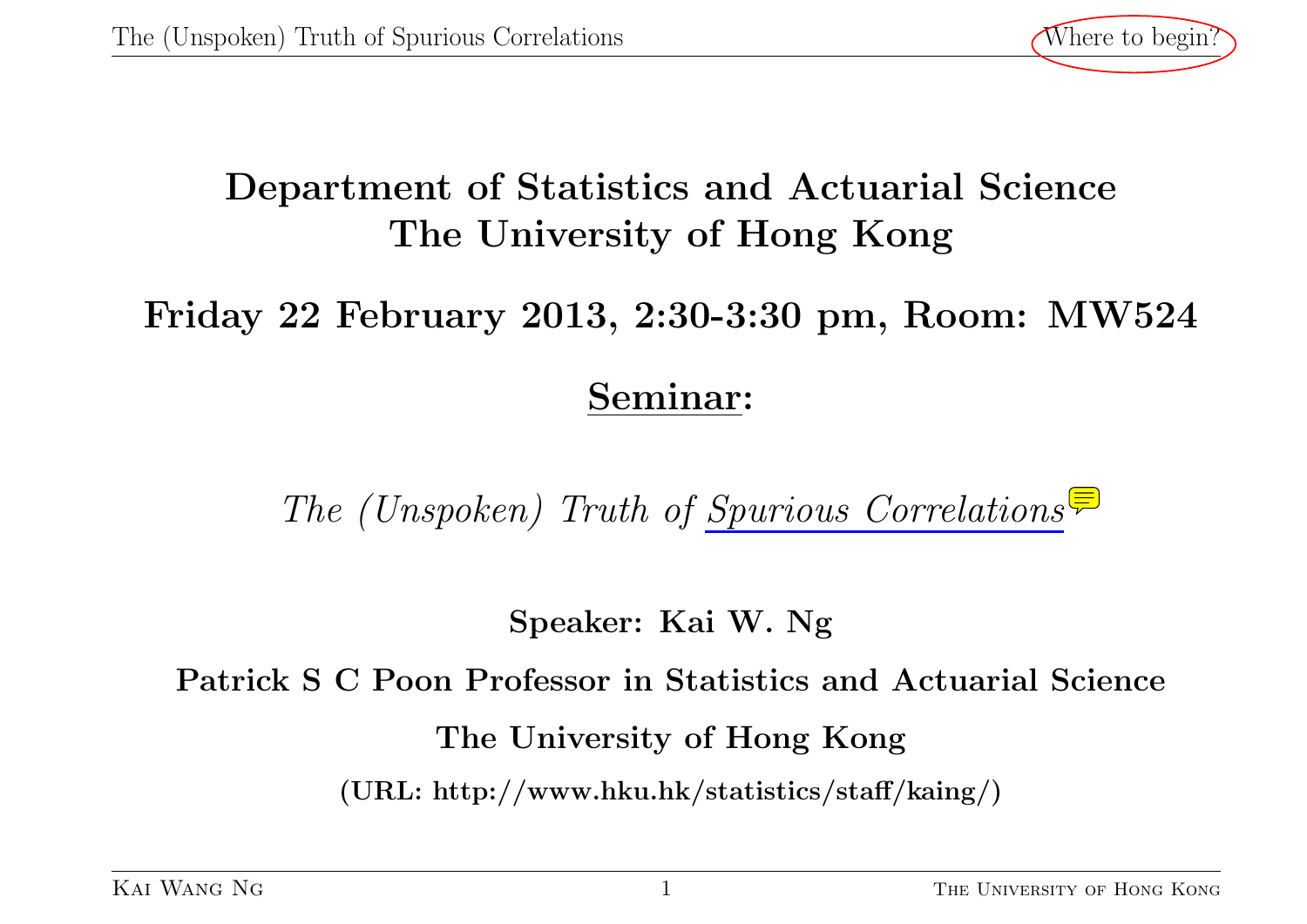- **1. J. Fan and J. Lv (2008),** *JRSS(B)***, commented by 41 Discussants in Royal Stat Society Meeting; p.852, p.884**
- **2. J.Fan, R. Samsworth, Y. Wu (2009)** *Journal of Machine Learning Research***, p.2014**
- **3. J. Fan and J. Lv (2010), Invited Review Article,** *Statistica Sinica***, p.102-3**
- **4. J. Fan, J. Lv and L. Qi (2011)** *Annu. Rev. Econ.***, p.293**
- **5. J. Fan, S. Guo and N. Hao (2012),** *JRSS(B)***, p.39**
- **6. G. Li, H. Peng, J Zhang and L. Zhu (2012)** *Ann. Stat.***, p.5, p.17-19**
- **7. D.A.S. Fraser and K.W. Ng (1980) Multivariate regression: Analysis with Spherical Error, in** *Multivariate Analysis V (Editor: P.R. Krishnaiah)***, 369-386. New York: Elsevier North-Holland.**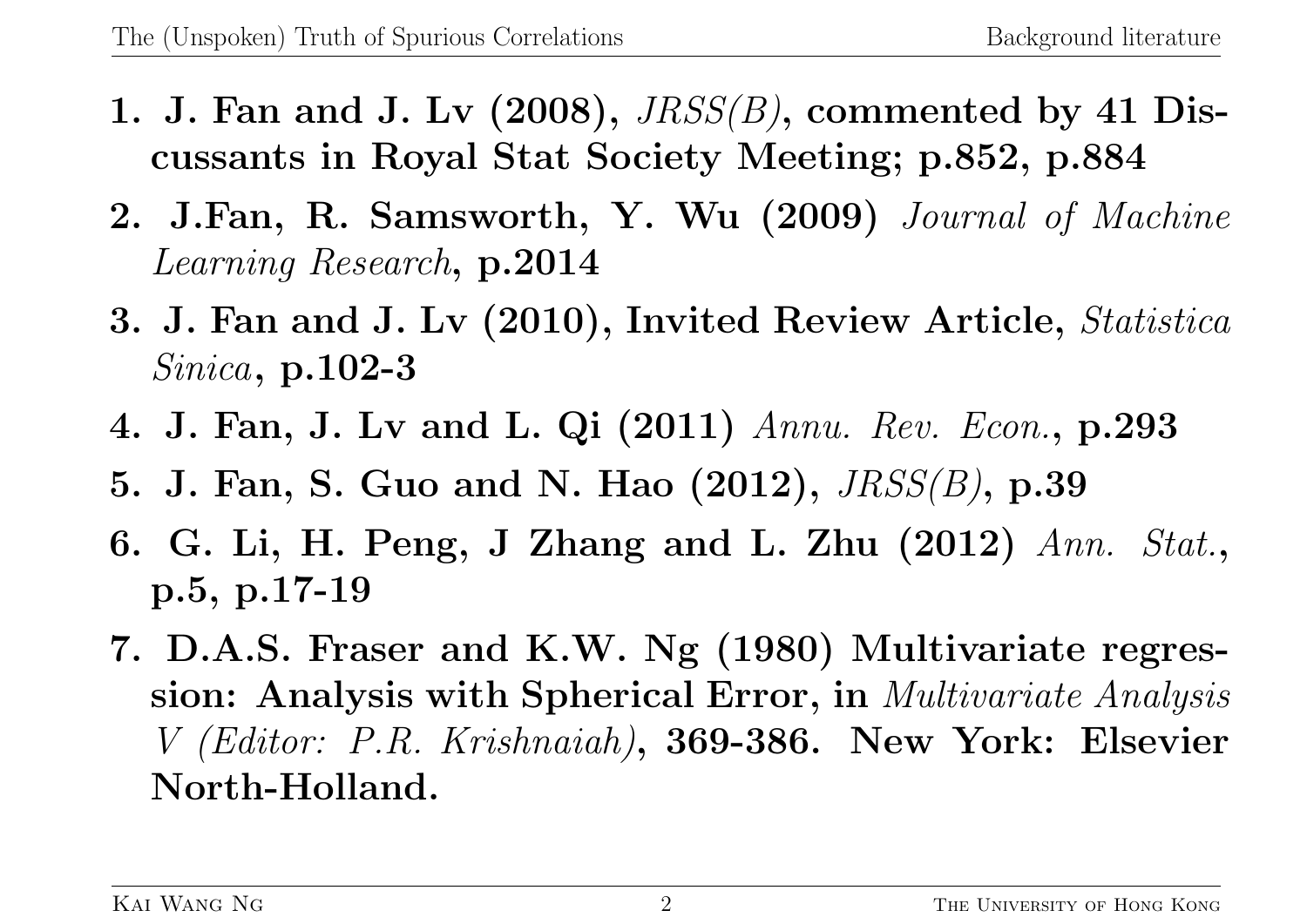$\mathbf{Bivariate\ normal:} \ \mu_x, \ \mu_y, \ \sigma_x^2$  $\frac{2}{x}$ ,  $\sigma_y^2$  $y^2$ ,  $\rho$ . i.i.d. with size  $n$ :  $(\boldsymbol{x}, \boldsymbol{y})$ **Sample correlation coefficient** *R***:**

$$
R =: \frac{\sum_{i=1}^{n} (x_i - \overline{x})(y_i - \overline{y})}{\sqrt{\sum_{i=1}^{n} (x_i - \overline{x})^2} \sqrt{\sum_{i=1}^{n} (y_i - \overline{y})^2}} = \frac{x'Qy}{\sqrt{x'Qx} \sqrt{y'Qy}},
$$

 $\mathbf{w}$  **l**  $\mathbf{Q} = \mathbf{I}_n - n^{-1}\mathbf{1}\mathbf{1}', \ \mathbf{1} = [1\cdots1]^\prime \ \text{and} \ \mathbf{I}_n \ \text{is identity matrix}.$  $\mathbf{If} \ \rho = 0,$ *√ R*

$$
T_{corr} = \sqrt{n - 2 \frac{R}{\sqrt{1 - R^2}}} \sim t(n - 2), \quad n > 2
$$
 (1)

$$
f_R(r) = \frac{\Gamma((n-1)/2)}{\sqrt{\pi}\Gamma((n-2)/2)}(1-r^2)^{(n-4)/2}, \quad -1 < r < 1 \tag{2}
$$

$$
R^2 \sim \text{Beta}(1/2, (n-2)/2)
$$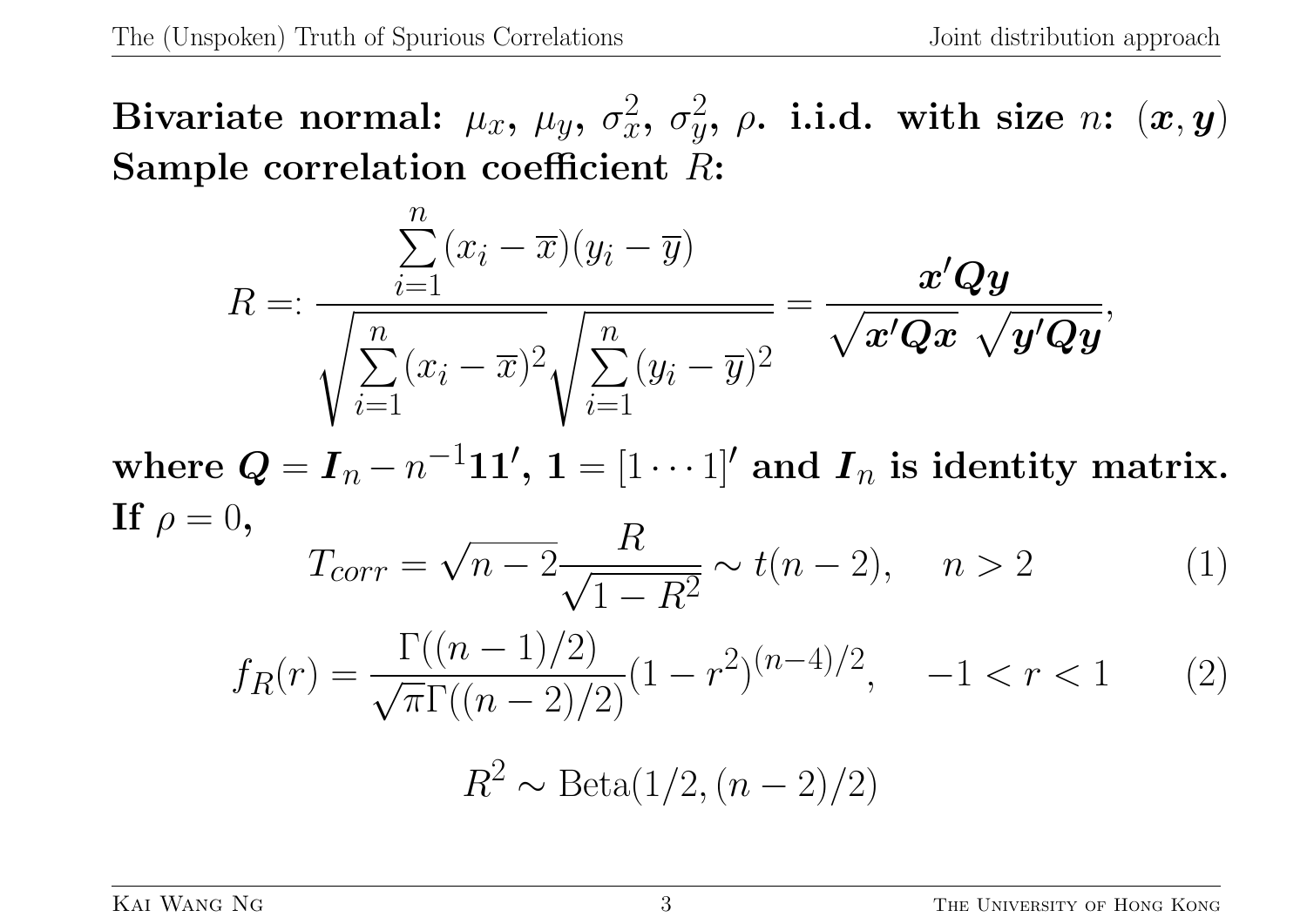## **C&D approach: Conditioning**

$$
\mathbf{E}(X|Y) = (\mu_x - \rho(\sigma_x/\sigma_y)\mu_y) + \rho(\sigma_x/\sigma_y)Y, \ \mathbf{Var}(X|Y)(1-\rho^2)\sigma_x^2
$$
  
\n
$$
\therefore \ \mathbf{E}(X|Y) = \beta_0 + \beta_1 Y \therefore \beta_0 = \mu_x - \rho(\sigma_x/\sigma_y)\mu_y \ \text{and} \ \beta_1 = \rho\sigma_x/\sigma_y
$$
  
\n
$$
\therefore \ \mathbf{Two} \ \mathbf{E}(X|Y) \ \text{are equal} \therefore \ \rho = 0 \ \text{iff} \ \beta_1 = 0 \ \text{iff} \ \beta_0 = \mu_x
$$
  
\n
$$
(X \ \text{ind} \ Y) \Rightarrow H_0: \beta_1 = 0 \therefore \ T_{regr} = \hat{\beta_1}/S.E.(\hat{\beta_1}) \sim t(n-2), \ \text{but}
$$
  
\n
$$
T_{regr} = \frac{\hat{\beta_1}}{S.E.(\hat{\beta_1})} = \sqrt{n-2} \frac{R}{\sqrt{1-R^2}} = T_{corr}
$$
 (3)

## **C&D approach: De-conditioning**

- **1. The distribution of** *Tregr* **and, hence of** *R***, does not depend <u>on** *Y*</u>. So *R* is independent of *Y*,  $R^2 \sim \text{Beta}(1/2, (n-2)/2)$
- **2.** *Y* can have any dist with  $P(y = a1) = 0 \ \forall a$ ; e.g. continuous **pdf of** *n***-dimension**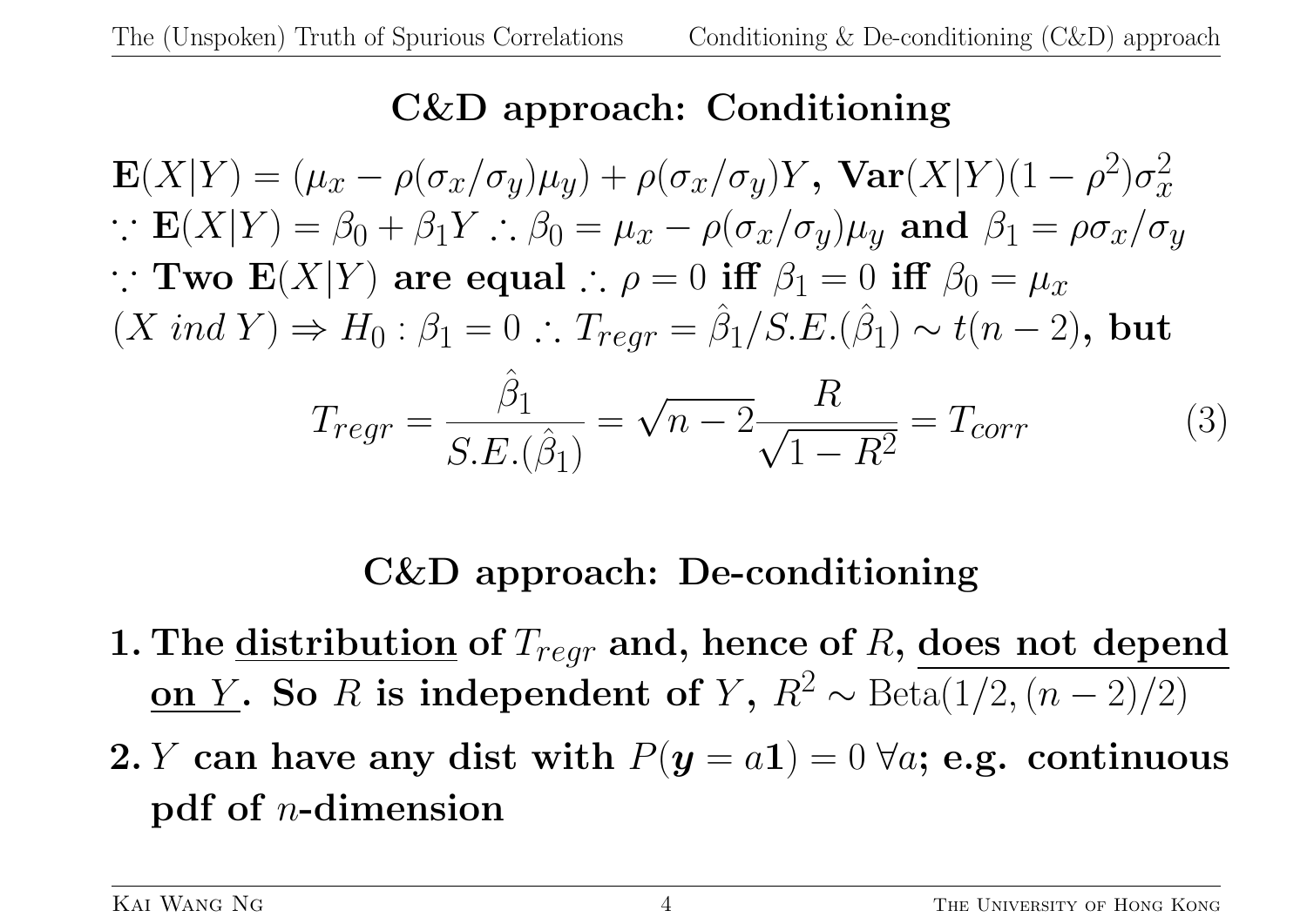### **Theorem 1**

 $\textbf{Assume: (a) } \textbf{\textit{x}}_1, \cdots, \textbf{\textit{x}}_p \textbf{\textit{independent}}, \textbf{\textit{x}}_j \sim N_n(\mu_j\textbf{1},\sigma_j^2\textbf{I}_n), \, n \geq 0.$ 3, whether  $p < n$  or  $p \ge n$  (b) *y* independent with any dist. with  $P(y = a1) = 0 \ \forall a$ , e.g. a continuous pdf of dimension *n*. Let  $R_j$  be the sample corr. coef. of  $(X_j, Y), j = 1, 2, \ldots, p$ .

(i)  ${R_1^2, \ldots, R_p^2}$  are i.i.d. Beta(1/2*,*(*n* − 2)/2), so that the *k*th **largest has the following c.d.f. evaluated at x**

 $F_{[k]}(x|p,n) =$ *k* ∑*−*1 *i*=0  $\sqrt{ }$ *p i*  $\setminus$ [1*−B*(*x|*1*/*2*,*(*n−*2)*/*2)]*<sup>i</sup> B*(*x|*1*/*2*,*(*n−*2)*/*2)*p−<sup>i</sup>* (ii)  $(R_1, \ldots, R_p)$  is independent of  $y$ , and of the sample means and corrected sums of squares of all  $\boldsymbol{x}_j, \; j = 1, \ldots, p.$   $\hfill \Box$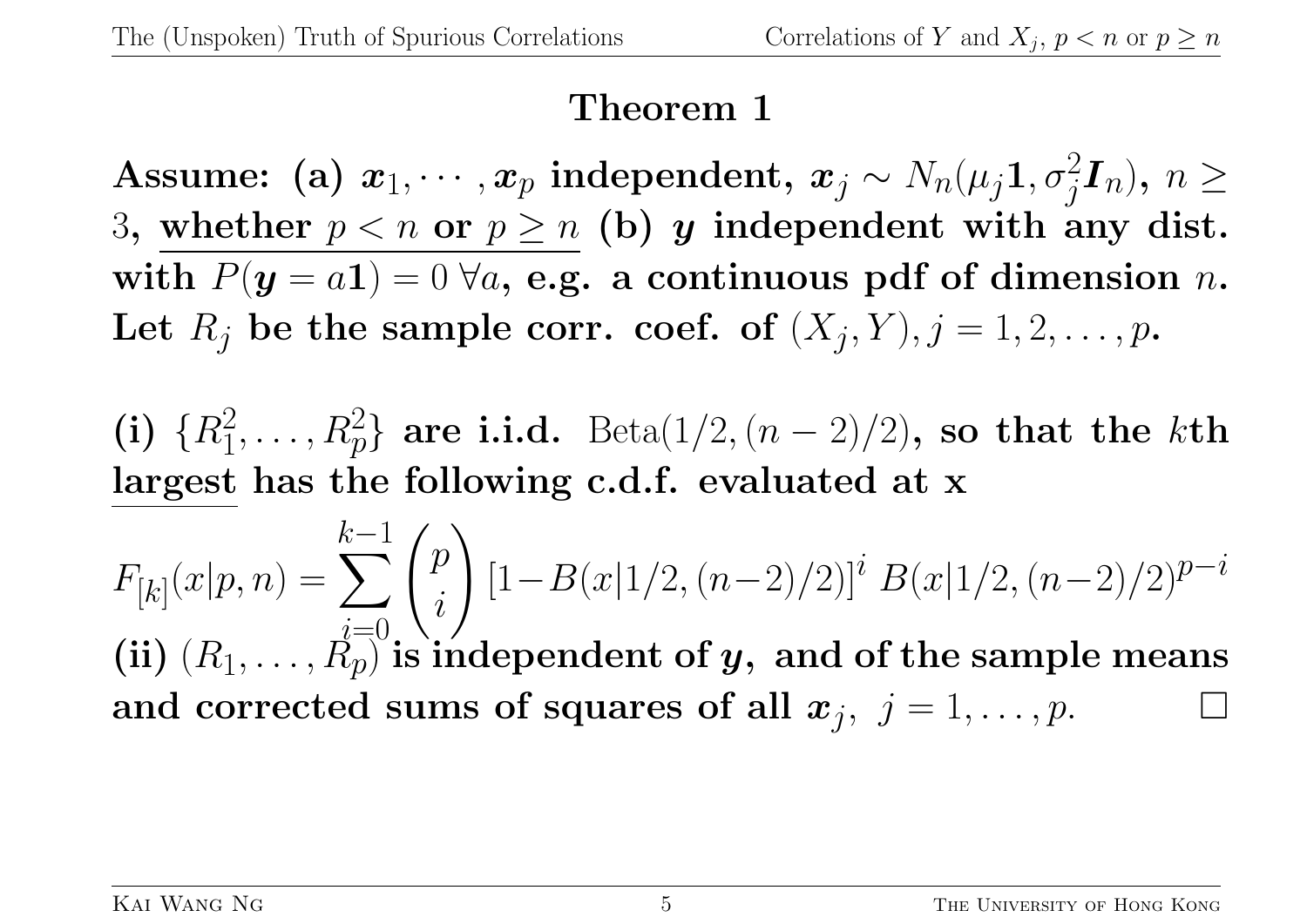**Exact distribution of** "
$$
\gamma_n
$$
=**max**<sub>j</sub> $\leq$ <sub>p</sub>|**corr**<sub>n</sub>( $X_j, Y$ )|"

$$
G_{\gamma_n}(u|p) = Pr(\gamma_n \le u) = Pr(\gamma_n^2 \le u^2) = [B(u^2|1/2, (n-2)/2)]^p
$$
  

$$
g_{\gamma_n}(u|p) = p[B(u^2|1/2, (n-2)/2)]^{p-1} \frac{2(1-u^2)^{(n-4)/2}}{B(1/2, (n-2)/2)}, 0 < u < 1
$$

**Critical Sample Size**  $N(\gamma, r^2, p)$ 

**The smallest integer such that the max squared correlation of**  $p$  false predictors is at most  $r^2$  with probability  $\gamma = 1 - \alpha$ .

CRITICAL SAMPLE SIZE ALGORITHM  $(\textbf{given } (\gamma, r^2, p), \textbf{start n=1})$ **1. RETURN** *n* **if**  $[B(r^2|1/2, (n-2)/2)]^p \ge \gamma$ 

**2.** Else let  $n = n + 1$  and go to Step 1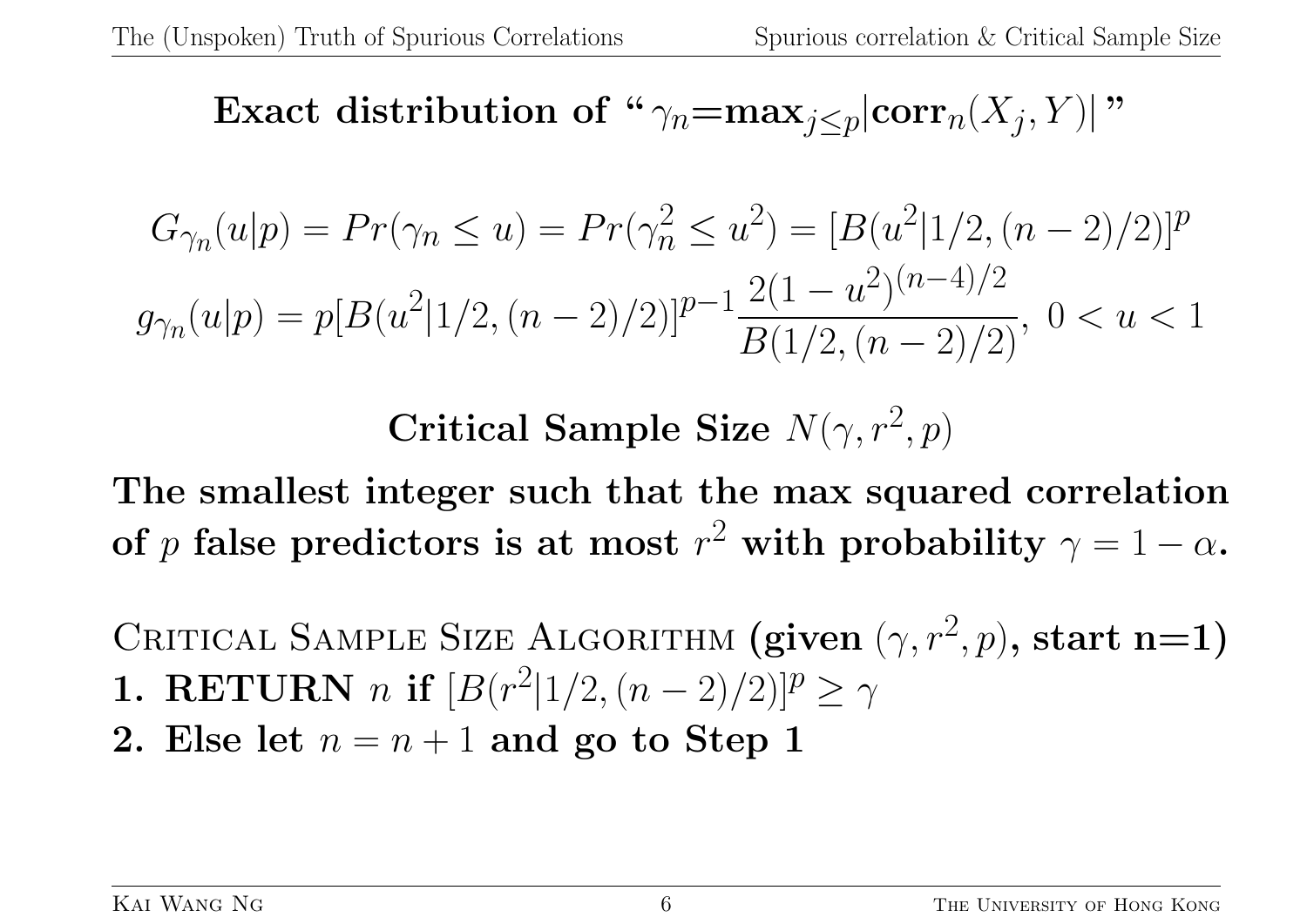" $\gamma_n = \max_{j \leq p} |\text{corr}_n(X_j, Y)|$ " in Fig.1(a) of Fan, Guo and Hao (2012),  $n = 50$  and  $p = 10, 100, 1000, 5000$ , where  $(Y, X_1, \ldots, X_p)$ **i.i.d**  $N(0,1)$ . (a) 500 simulated data sets vs. (b) Exact pdf

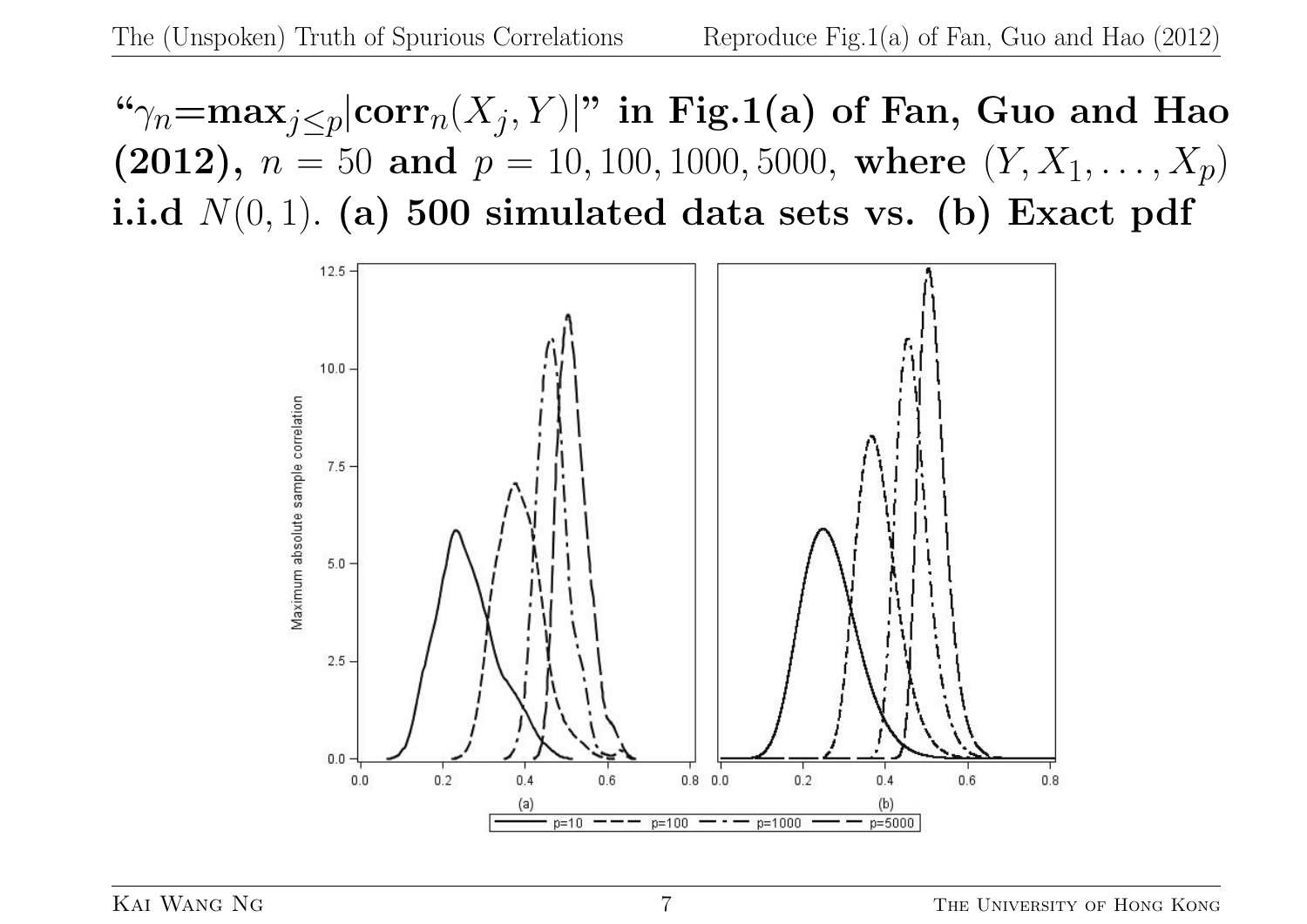| Critical Sample Size $N(\gamma, r^2, p)$ |                                        |                                              |            |     |                               |            |     |            |            |                                                                  |  |  |
|------------------------------------------|----------------------------------------|----------------------------------------------|------------|-----|-------------------------------|------------|-----|------------|------------|------------------------------------------------------------------|--|--|
| $r^2(\%)$                                | Different p with fixed $\gamma = 0.99$ |                                              |            |     |                               |            |     |            |            |                                                                  |  |  |
|                                          |                                        |                                              |            |     |                               |            |     |            |            | $\overline{1000 2000 3000 4000 5000 6000 7000 8000 9000 10000}}$ |  |  |
| $\overline{\mathbf{1}}$                  |                                        | 1943 2075 2153 2208 2250 2285 2315 2340 2363 |            |     |                               |            |     |            |            | 2383                                                             |  |  |
| 2                                        |                                        | 968 1034 1072 1100 1121 1138 1153 1166 1177  |            |     |                               |            |     |            |            | 1187                                                             |  |  |
| 5                                        | 383                                    | 409                                          | 424        |     | $ 435 $ $ 443 $               | 450        | 456 | 461        | 465        | 469                                                              |  |  |
| $\overline{10}$                          | 188                                    | 201                                          | 208        |     | $\mid 213 \mid \mid 217 \mid$ | 221        | 223 | $226\vert$ | 228        | 230                                                              |  |  |
| $\overline{15}$                          | 123                                    | 131                                          | <b>136</b> | 139 | 142                           | 144        | 146 | <b>148</b> | <b>149</b> | <b>150</b>                                                       |  |  |
| 20                                       | 90 <sub>l</sub>                        | 96                                           | <b>100</b> | 102 | 104                           | <b>106</b> | 107 | 108        | <b>109</b> | 110                                                              |  |  |
| $ 25\rangle$                             | 71                                     | 75                                           | 78         | 80  | 81                            | 83         | 84  | 85         | 85         | 86                                                               |  |  |
| 30                                       | 58 <sup>°</sup>                        | 61                                           | 64         | 65  | 66                            | 67         | 68  | 69         | 69         | 70                                                               |  |  |

| Critical Sample Size $N(\gamma, r^2, p)$ |  |
|------------------------------------------|--|
|------------------------------------------|--|

| $r^2(\%$       | Different p with fixed $\gamma = 0.99$ |                                              |        |     |                               |            |     |     |            |  |  |
|----------------|----------------------------------------|----------------------------------------------|--------|-----|-------------------------------|------------|-----|-----|------------|--|--|
|                | 2E4                                    |                                              |        |     | 3E4 4E4 5E4 6E4 7E4 8E4 9E4   |            |     |     | <b>1E5</b> |  |  |
| $\mathbf{1}$   |                                        | 2516 2594 2649 2692 2727 2757 2782 2805 2825 |        |     |                               |            |     |     |            |  |  |
| $\mathbf{2}$   |                                        | 1253 1292 1319 1341 1358 1373 1386 1397 1407 |        |     |                               |            |     |     |            |  |  |
| 5 <sup>5</sup> | 495                                    | 511                                          | $-521$ |     | $\mid 530 \mid \mid 537 \mid$ | $-543$     | 548 | 552 | 556        |  |  |
| 10             | 243                                    | 250                                          | 255    | 259 | 263                           | 266        | 268 | 270 | 272        |  |  |
| 15             | 158                                    | 163                                          | 167    | 169 | 171                           | 173        | 175 | 176 | 178        |  |  |
| 20             | <b>116</b>                             | 120                                          | 122    | 124 | 126                           | <b>127</b> | 128 | 129 | 130        |  |  |
| 25             | 91                                     | 93                                           | 95     | 97  | 98                            | 99         | 100 | 101 | 102        |  |  |
| 30             | 74                                     | 76                                           | 78     | 79  | 80                            | 81         | 81  | 82  | 83         |  |  |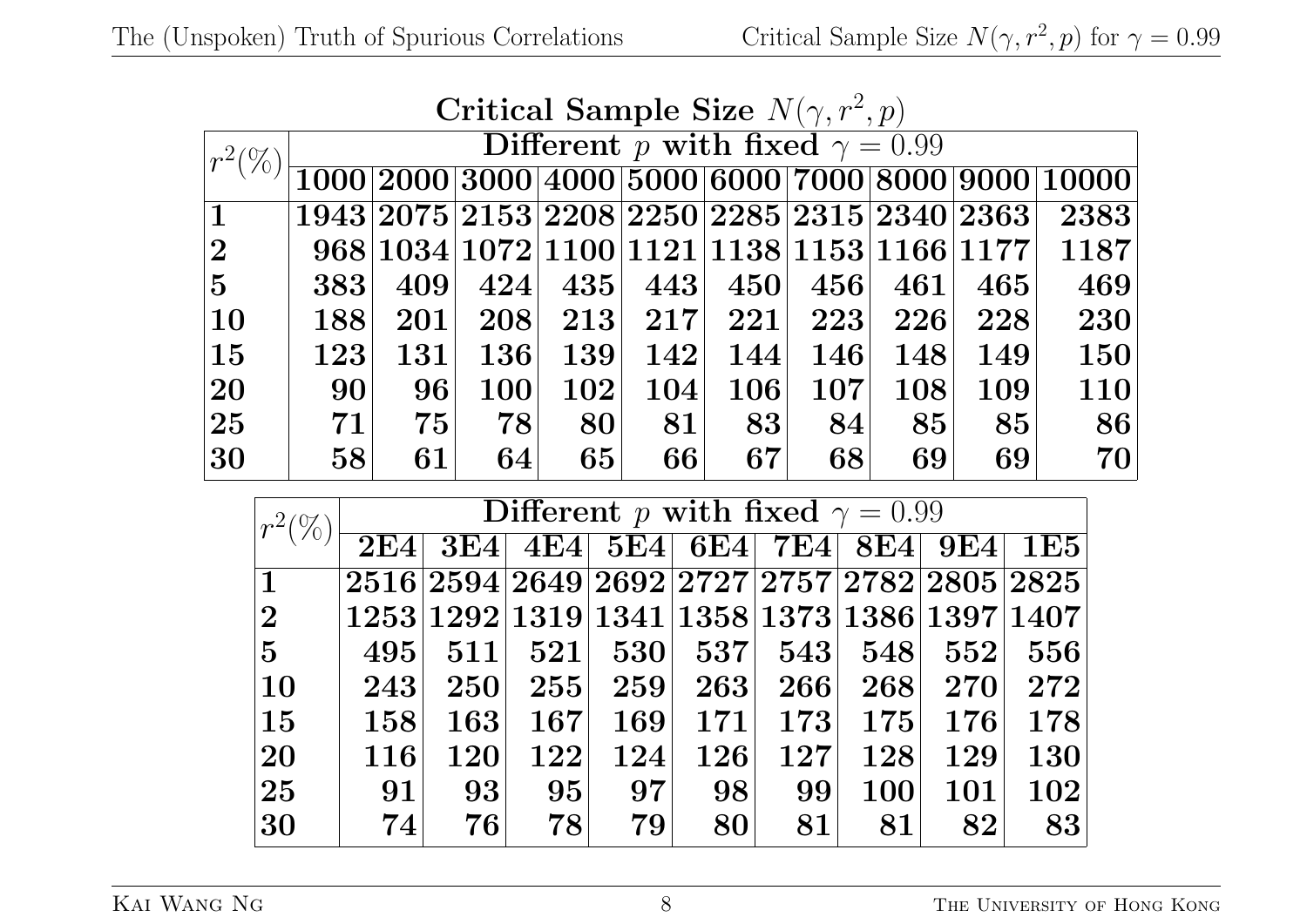| Critical Sample Size $N(\gamma, r^2, p)$ |  |
|------------------------------------------|--|
|------------------------------------------|--|

| $r^2(\%)$           | Different p with fixed $\gamma = 0.999$ |     |     |     |              |     |     |            |                                                                                                   |                                                                                                                   |  |
|---------------------|-----------------------------------------|-----|-----|-----|--------------|-----|-----|------------|---------------------------------------------------------------------------------------------------|-------------------------------------------------------------------------------------------------------------------|--|
|                     |                                         |     |     |     |              |     |     |            |                                                                                                   | $\fbox{1000}\fbox{2000}\fbox{3000}\fbox{4000}\fbox{5000}\fbox{6000}\fbox{7000}\fbox{8000}\fbox{9000}\fbox{10000}$ |  |
| $\overline{1}$      |                                         |     |     |     |              |     |     |            | $\left[2384\right]2517\right]2594\left[2650\right]2693\left[2728\right]2757\left[2783\right]2806$ | 2826                                                                                                              |  |
| 2                   |                                         |     |     |     |              |     |     |            | $\vert 1187\vert 1253\vert 1292\vert 1320\vert 1341\vert 1358\vert 1373\vert 1386\vert 1397\vert$ | 1407                                                                                                              |  |
| 5                   | 469                                     | 496 | 511 |     | $-522$ $530$ | 537 | 543 | 548        | 552                                                                                               | 556                                                                                                               |  |
| $\vert10\vert$      | 230                                     | 243 | 250 | 255 | 260          | 263 | 266 | 268        | 270                                                                                               | 272                                                                                                               |  |
| $\vert15\vert$      | <b>150</b>                              | 158 | 163 | 167 | 169          | 171 | 173 | $-175$     | 176                                                                                               | 178                                                                                                               |  |
| $ 20\rangle$        | <b>110</b>                              | 116 | 120 | 122 | 124          | 126 | 127 | 128        | 129                                                                                               | <b>130</b>                                                                                                        |  |
| $\overline{\bf 25}$ | <b>86</b>                               | 91  | 94  | 95  | 97           | 98  | 99  | <b>100</b> | 101                                                                                               | 102                                                                                                               |  |
| $ 30\rangle$        | 70                                      | 74  | 76  | 78  | 79           | 80  | 81  | 81         | 82                                                                                                | 83                                                                                                                |  |

| $r^2(\%$        | Different p with fixed $\gamma = 0.999$ |                                                |     |            |                                 |     |               |               |            |  |  |
|-----------------|-----------------------------------------|------------------------------------------------|-----|------------|---------------------------------|-----|---------------|---------------|------------|--|--|
|                 | 2E4                                     |                                                |     |            | 3E4 4E4 5E4 6E4 7E4 8E4 9E4 1E5 |     |               |               |            |  |  |
| $\mathbf 1$     |                                         | 2960 3038 3093 3137 3172 3202 3227 3250 3271   |     |            |                                 |     |               |               |            |  |  |
| $\bf{2}$        |                                         | $1474 1513 1540 1562 1579 1594 1607 1618 1629$ |     |            |                                 |     |               |               |            |  |  |
| $5\overline{)}$ | 582                                     | 598                                            | 609 | 617        | 624                             | 630 | 635           | 639           | 643        |  |  |
| <b>10</b>       | 285                                     | 292                                            | 298 | 302        | 305                             | 308 |               | $311 $ $313 $ | 315        |  |  |
| 15              | 186                                     | 191                                            | 194 | 197        | <b>199</b>                      | 201 | 202           | 204           | 205        |  |  |
| 20              | <b>136</b>                              | <b>140</b>                                     | 142 | 144        | 146                             | 147 | 148           | 149           | <b>150</b> |  |  |
| 25              | 106                                     | 109                                            | 111 | <b>112</b> | 114                             | 115 | $116^{\circ}$ | 116           | 117        |  |  |
| 30              | 86                                      | 89                                             | 90  | 91         | 92                              | 93  | 94            | 94            | 95         |  |  |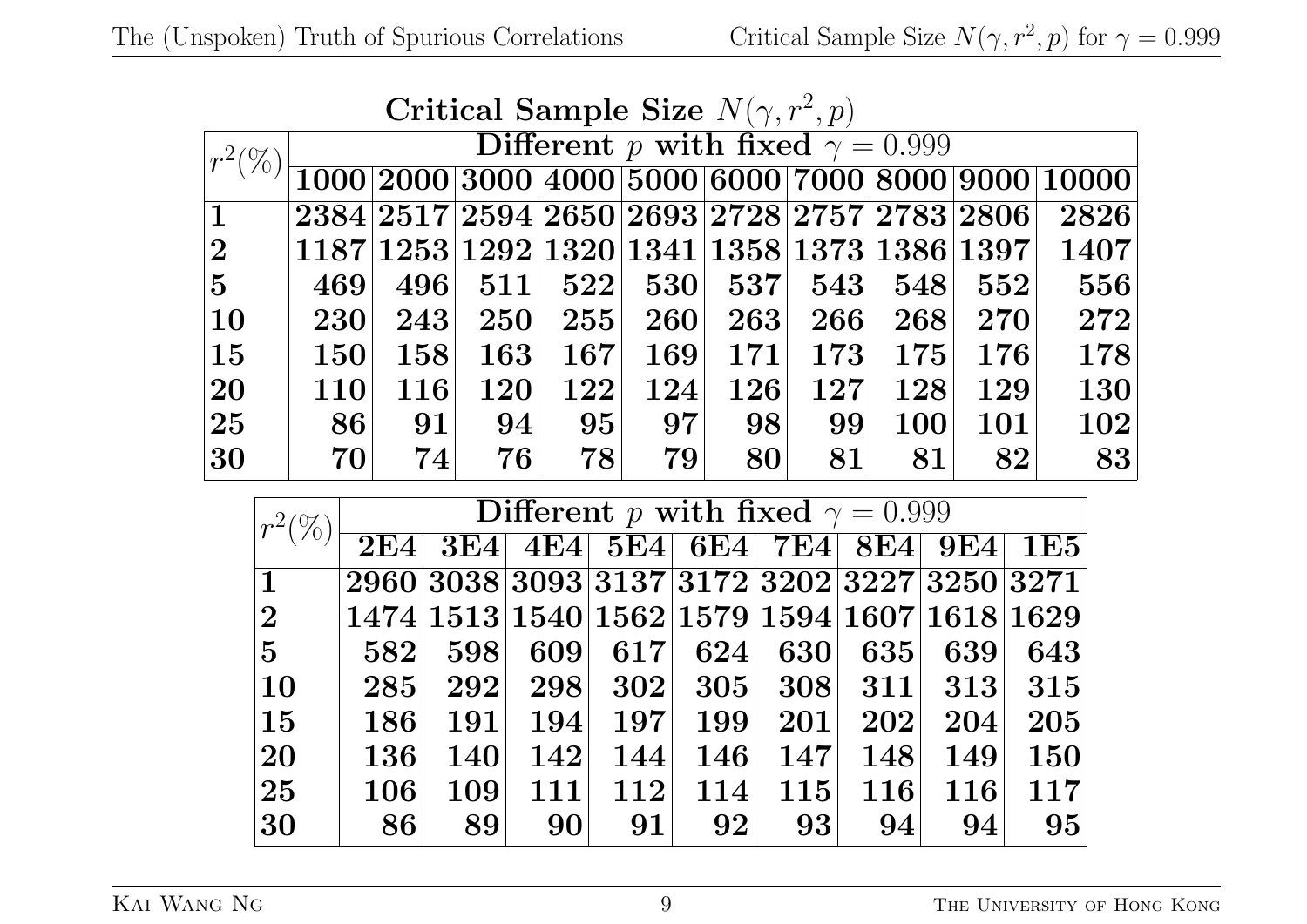#### $N(\gamma, r^2, p)$  gives higher  $\gamma$  for equally correlated spurious predictors



∴  $|\mathbf{R}| > 0 \Rightarrow \rho > -1/(p-1)$  in equal correlations ∴ Not consider  $\rho < 0$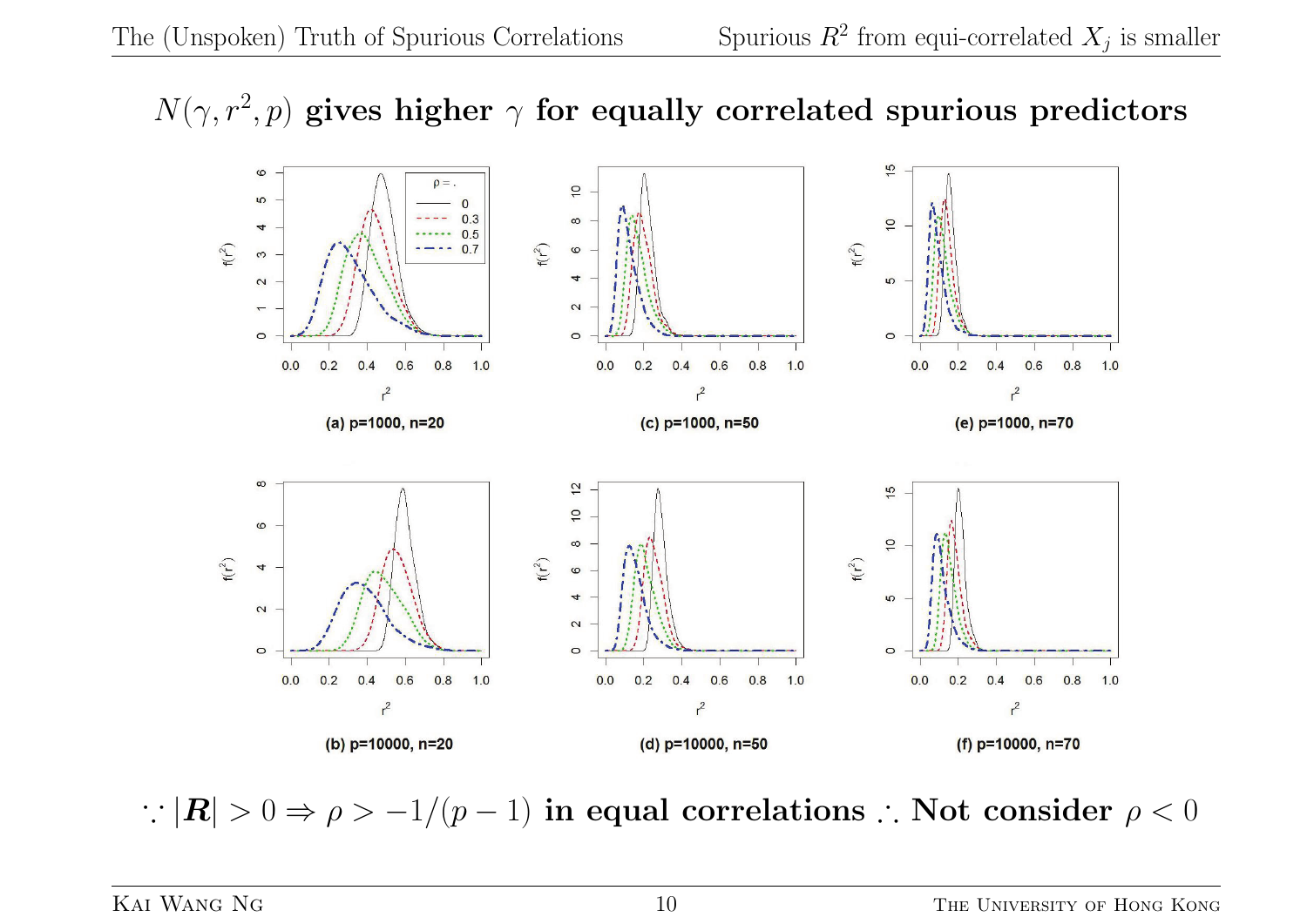## **Corollary 1**

**Under condition (a) of Theorem 1. The following are valid** for the sample correlation matrix  $\mathbf{R} = (R_{jk})$ . (i) Each  $R_{jk}^2$  (*j* ≠ *k*)  $\sim$  Beta(1/2*,*(*n* − 2)/2), indep. of  $x_j$  &  $x_k$ (ii) All  $R_{jk}$  ( $j \neq k$ ) are pairwise independent (iii) For any fixed *j*, all  $R_{jk}$  ( $j \neq k$ ) are mutually independent **among themselves and jointly independent of** *xj* (iv) Any subset of  $R_{jk}$  ( $j \neq k$ ) cannot be mutually indepen**dent if it contains a triangular block of three elements totally below (or totally above) the diagonal**

**(v)** *R* **is independent of the sample means and corrected**  $\textbf{sums of squares of all } \bm{x}_j, \,\, j=1,\ldots,p$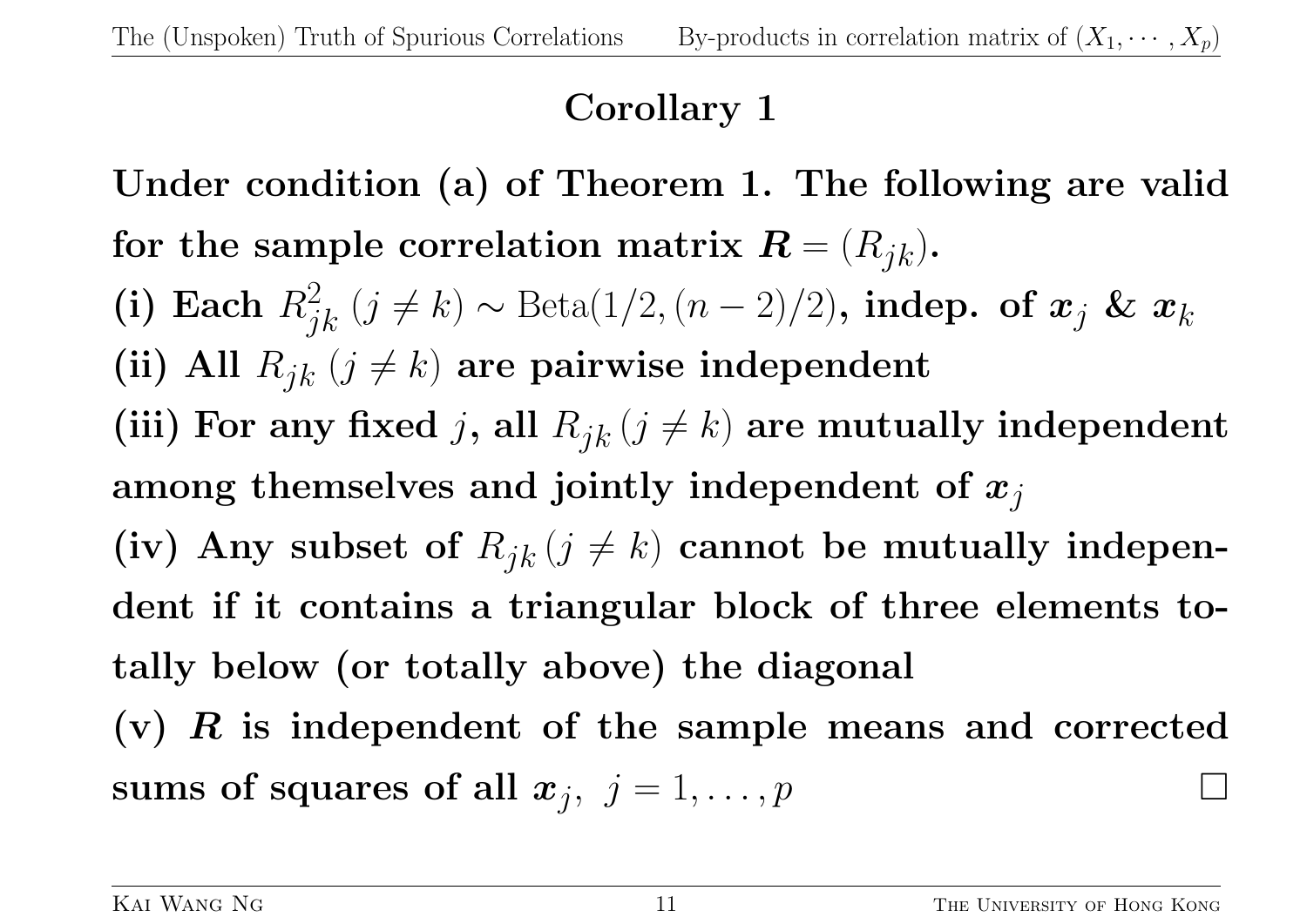### **Theorem 2**

 $\textbf{Given } \{\boldsymbol{x}_1, \cdots, \boldsymbol{x}_q\}, \ q < min\{p, n-2\}, \ \textbf{whether}\ \ p < n \ \ \textbf{or} \ \ p \geq n,$ assume cond. ind. of  $\{x_{q+1}, \dots, x_p, y\}$ ,  $x_j = X\beta_j + \sigma_j z_j$  with  $\boldsymbol{X} = \left[\mathbf{1} \ \pmb{x}_1 \cdots \pmb{x}_q\right]$  and  $\pmb{z}_j \sim N_n(\pmb{0},\boldsymbol{I}_n),$  and  $\pmb{y}$  has any dist. with  $P(y = \beta X) = 0 \,\forall \beta$  (e.g. a continuous pdf of dimension *n*).  $(i)$   $R_u^2$ *yj|*1*···q* **are i.i.d.** Beta $(1/2, (n - q - 2)/2)$  with beta c.d.f. *B*(*x*|1/2*,*( $n - q - 2$ )/2), and the *k*th largest of  $R<sub>2</sub><sup>2</sup>$ *yj|*1*···q*  $(j = q +$  $1, \ldots, p$  has the following c.d.f. at  $x$ 

$$
F_{[k]}(x|p-q, n-q) = \sum_{i=0}^{k-1} {p-q \choose i} \left[1 - B(x|1/2, (n-q-2)/2)\right]^i B(x|1/2, (n-q-2)/2)^{p-q-i}
$$

(ii)  $(R_{y,q+1|1\cdots q},\ldots,R_{yp|1\cdots q})$  is independent of  $\{\boldsymbol{x}_1,\cdots,\boldsymbol{x}_q,\boldsymbol{y}\};$  $\bold{in}$   $\bold{particular,}\ (R_{y1},\ldots,R_{yq}) \ \bold{and}\ (R_{y,q+1|1\cdots q},\ldots,R_{yp|1\cdots q})\ \bold{are\ in\text{-}l}.$ **dependently distributed.**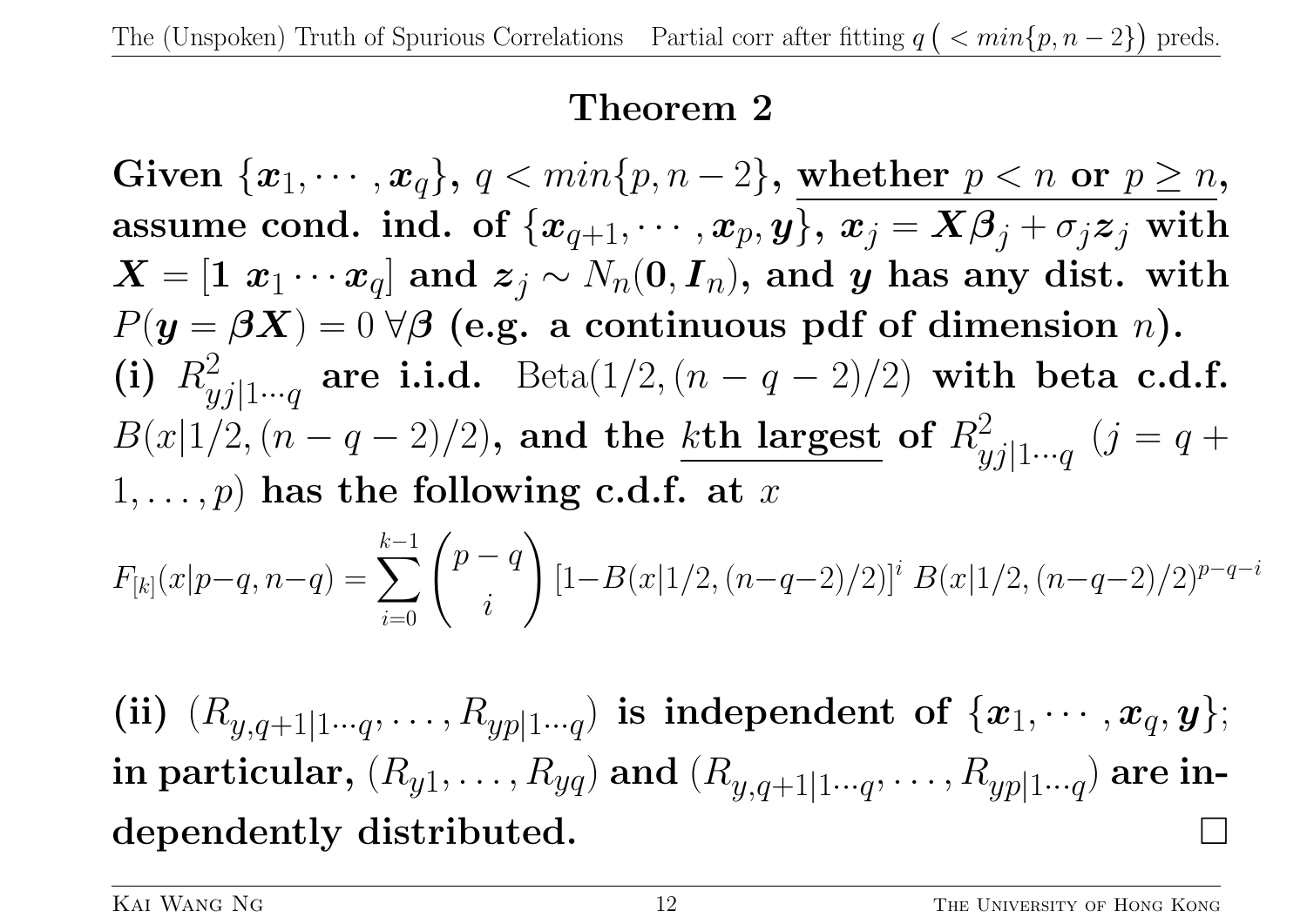▶ Mathematically, one may view Theorem 1 as a corollary  ${\bf of\ Theorem\ 2 \ when\ \ } q=0, \bm{X}=1, \bm{Q}=\bm{I}_n-n^{-1}\bm{1}\bm{1}'; \text{ i.e. the }$ **ordinary correlation coefficient is a special case of partial correlation coefficient.** ∴ **Use** *X* **for both cases thereafter.** ▶ A pdf of z is "spherically symmetric" if it is a function of the sum of squares, like  $f(z) = h(z'z)$  where  $h(\cdot)$  is a non**negative function of a non-negative variable.**  $\textbf{Examples for spherically symmetric } \textbf{z}_j \textbf{ in } \textbf{\textit{x}}_j = \textbf{X}\boldsymbol{\beta}_j + \sigma_j \textbf{z}_j \textbf{ :}$  $\mathbf{z}_i \sim N_n(\mathbf{0}, \mathbf{I}_n)$ **(b)**  $z_j \sim (\sum_{k=1}^m \theta_k N_n(\mathbf{0}, \mathbf{I}_n))$ , where  $0 < \theta_k < \sum_{k=1}^m \theta_k = 1$ (c) Multivariate  $t(\nu)$  [Cauchy if  $\nu = 1$ ;  $N_n(\mathbf{0}, \mathbf{I}_n)$  if  $\nu \to \infty$ ]:

$$
f(\boldsymbol{z}_j) = \frac{\Gamma((n+\nu)/2)}{\nu^{n/2}\pi^{n/2}\Gamma(\nu/2)}(1+\nu^{-1}\boldsymbol{z}_j'\boldsymbol{z}_j)^{-(n+\nu)/2}, \quad \nu > 0.
$$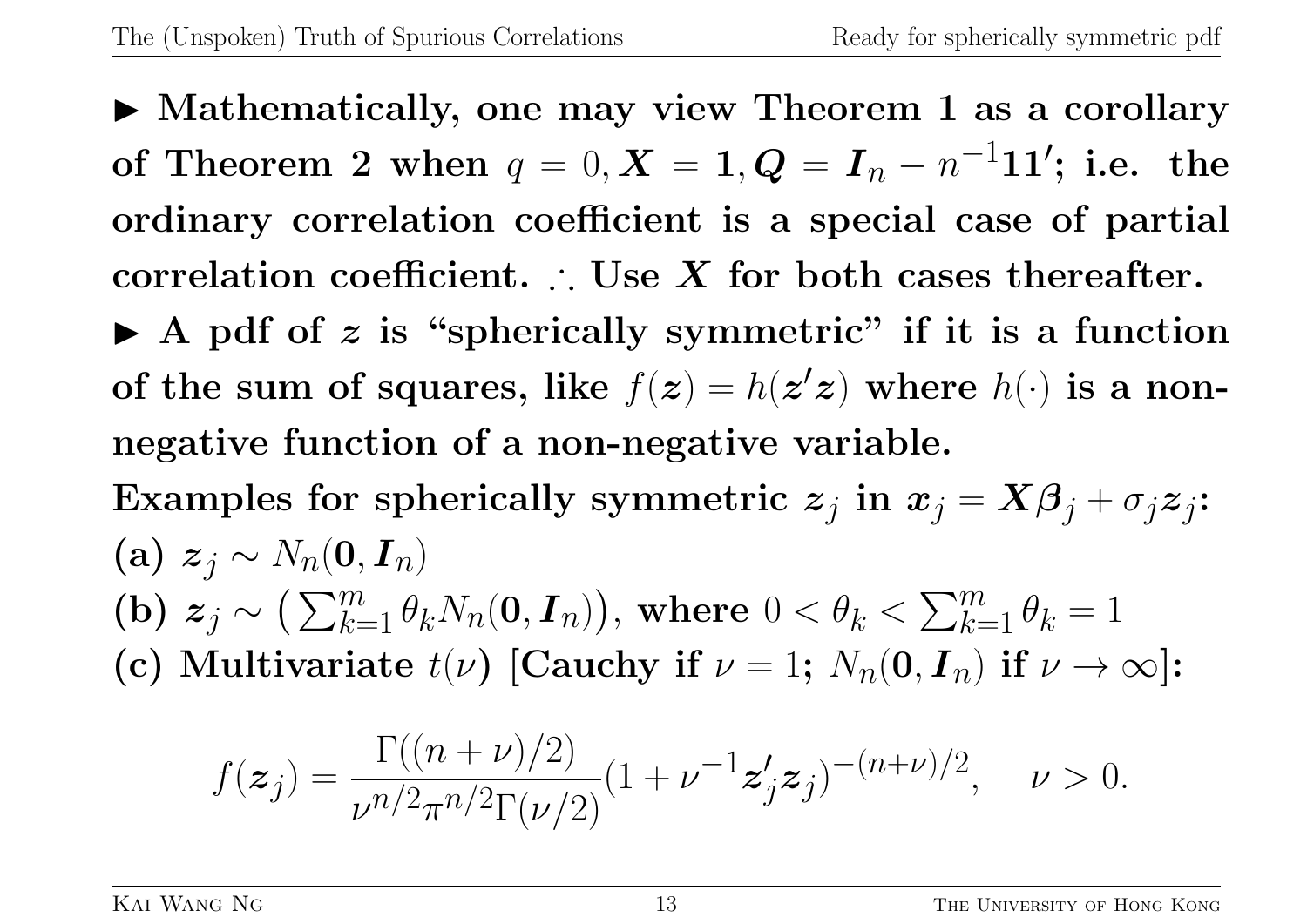### **Fraser-Ng results on Spherically symmetric error**

**In**  $y = X\beta + \sigma z$ , where *X* is  $n \times k$  with rank  $k < n$ , if *z* has **a spherically symmetric pdf, then the following are valid,**  $\mathbf{w} = \mathbf{I}_n - \mathbf{X}(\mathbf{X}'\mathbf{X})^{-1}\mathbf{X}'$  and  $RSS = \mathbf{y}'\mathbf{Q}\mathbf{y}$ .

(i) 
$$
(RSS)^{-1/2}(\mathbf{y} - \mathbf{X}\hat{\boldsymbol{\beta}})
$$
 is ind. of  $\hat{\boldsymbol{\beta}} = (\mathbf{X}'\mathbf{X})^{-1}\mathbf{X}'\mathbf{y}$  and RSS.

**(ii)**  $(\hat{\boldsymbol{\beta}} - \boldsymbol{\beta})/$ *√*  $\overline{RSS}$  and  $(RSS)^{-1/2}(\boldsymbol{y}-\boldsymbol{X}\hat{\boldsymbol{\beta}})$  have the same **distributions as if the elements of** *z* **are i.i.d. standard**  ${\bf normal; \ for \ the \ }j{\bf th \ component \ of} \ \ {\boldsymbol \beta, \ } \ (\hat{\beta}_j - \beta_j)/S.E.(\hat{\beta}_j) \ \ {\bf has}$ the same  $t(n - k)$  distribution as in the normal case, and  $(RSS)^{-1/2}(\boldsymbol{y}-\boldsymbol{X}\hat{\boldsymbol{\beta}})$  is uniformly distributed on the surface of **the unit sphere in the** *n − k* **dimension subspace orthogonal to the subspace spanned by** *X***.**

**(iii) The dist of** *RSS* **depends on the spherically symmetric**  $\textbf{distribution; } RSS/\sigma^2 \textbf{ has } \chi^2(n-k) \textbf{ dist iff } \textbf{z} \sim N_n(\textbf{0}, \textbf{I}_n).$